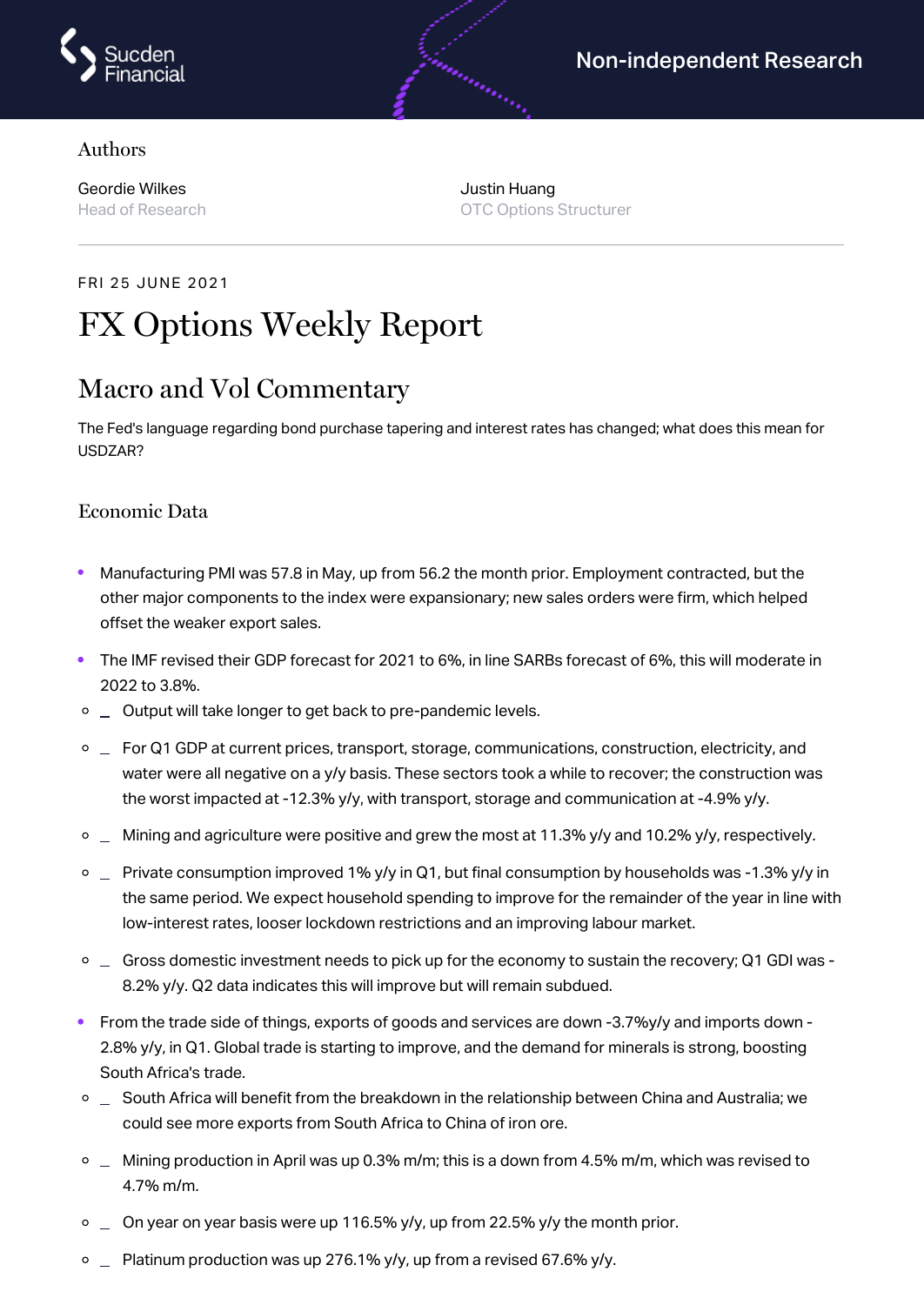- $\circ$   $\Box$  Gold production has gained 177.9%y/y in April, up from 10.4% y/y the previous month.
- $\circ$   $\perp$  This suggests that mining will improve in Q1, and we expect this area to grow Q/Q and Y/Y, boosting GDP for Q2.
- The current account was 5% of GDP in Q1, up 3.7%. The current account balance was \$267bn, up from \$198bn the previous quarter.
- $\circ$   $\Box$  The current account surplus is beneficial to the economy in the long run; this is reflected in the strong exports of materials. The improving mining industry will boost exports as global demand remains robust.
- $\circ$   $\perp$  Financing conditions are good and have improved, but the rand-denominated bonds have steep.
- $\circ$   $\perp$  High commodity export prices have led to a robust income, which has helped the rand appreciate in the near term.
- Inflation is rising with the May CPI figure at 5.2%, up from 4.4% the previous month on year on year basis.
- $\circ$  \_ The CPI score stands at 3.1%y/y, and inflationary pressures have impacted the ZAR due to high commodity prices.
- $\circ$   $\Box$  PPI was high in April at 6.7% y/y, and we expect this to be higher in May at 7.2%
- $\circ$   $\Box$  Inflationary pressure is more prevalent and imported into South Africa; this will be compounded as the labour market improves and domestic demand takes off.
- The unemployment rate stands at 32.6% as of Q1, and this will decline in the coming months, but consumer confidence will be more substantial in Q2.
- Retail sales were negative in April at -0.8% m/m but up 95% y/y in May.

#### Flows

- We have seen funds outflow from EM currencies in the last few weeks.
- In Asia, real money flows were greater than leveraged money, but in CEEMEA, the opposite happened with large outflows in leveraged.
- In the week of 22nd June, banks gained exposure to ZAR, as did real money, but corporates reduced their exposure to the currency.
- The week before, we saw leveraged money significantly increase their exposure to ZAR.

Monetary policy remains accommodative, and this will remain the case in the near term. However, importing inflation is a worry, and the ZAR's weakness has contributed to that in recent years. Emerging market currencies have hiked rates in recent months, and we expect South Africa to hike rates in the coming months. The change in language from the Fed and talk of inflation not being just transitionary, bond-buying tapering, and hiking rates in 2 years could lead to EMs and South Africa hiking rates more aggressively. Commodity prices have declined in recent weeks following the change of language from the Fed and news from China that they will sell state reserves of some metals. This may cool inflationary pressure in the near term, but we expect the trend to remain intact. A stronger labour market will increase the demand-pull side of the equation. ZAR's yield curve is steep, and this will remain the case while ZAR is rising rates. However, we could see a funding squeeze when the Fed start to raise rates and countries dollar-denominated debt feel the effect of a stronger dollar and higher rates. With EM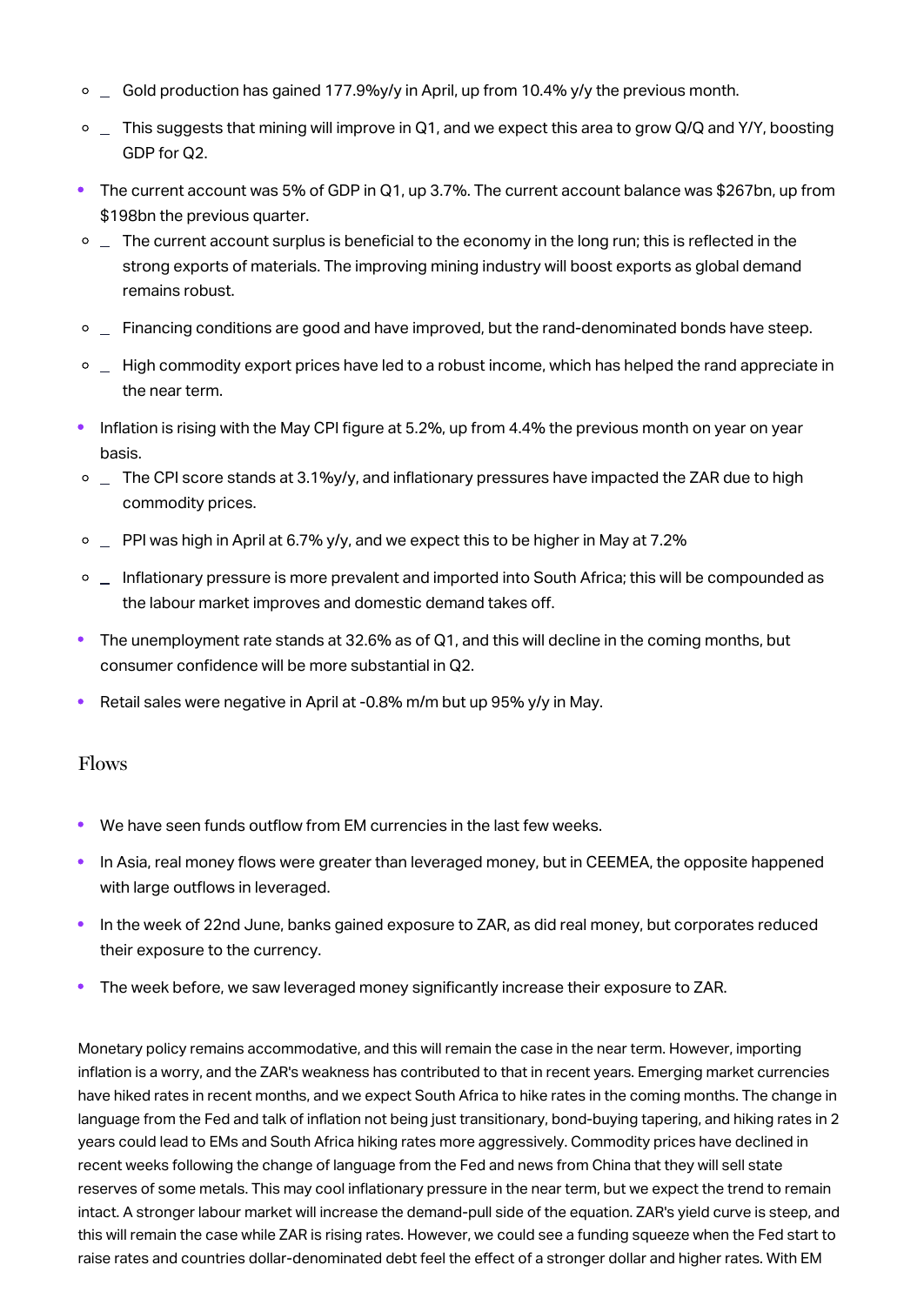debt levels significantly higher in the last 12-16 months than they were in 2018/19 when the Fed last raised rates, this could compound the issue, and we may see ZAR weaken at that time. In the short run, we are bullish on EM currencies and ZAR as they raise rates to fight inflation; however, as the Fed taper, US rates will rise, impacting the back end of the curve.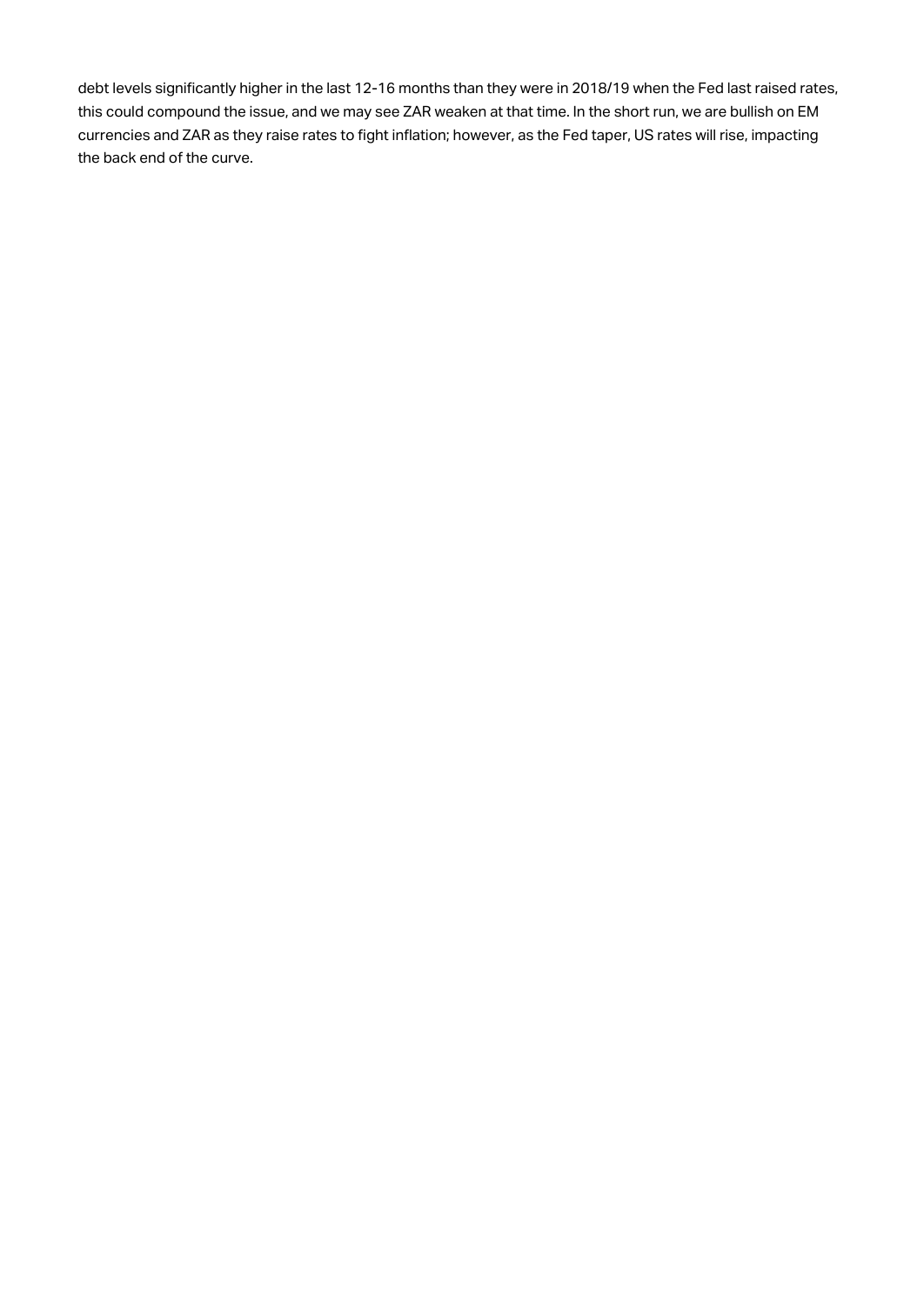# Volatility Commentary

Following the initial post Fed moves USDZAR spot has already started to revert as the market calms down after absorbing the slightly more hawkish than expected Fed outlook. The moves gave tick up in implied and realised vols breaking a trend of lower than implied vols realisation. With the potential for further SA economic recovery and potentially more aggressive rate hikes in EM economies such as SA, we support short term USDZAR spot down trades (especially taking advantage of the current/recent USDZAR spot spike). We're also favouring slight long vol/gamma positions in the short term to cover any further post-Fed short term volatility.



## USDZAR 1-month Implied and Realised Volatility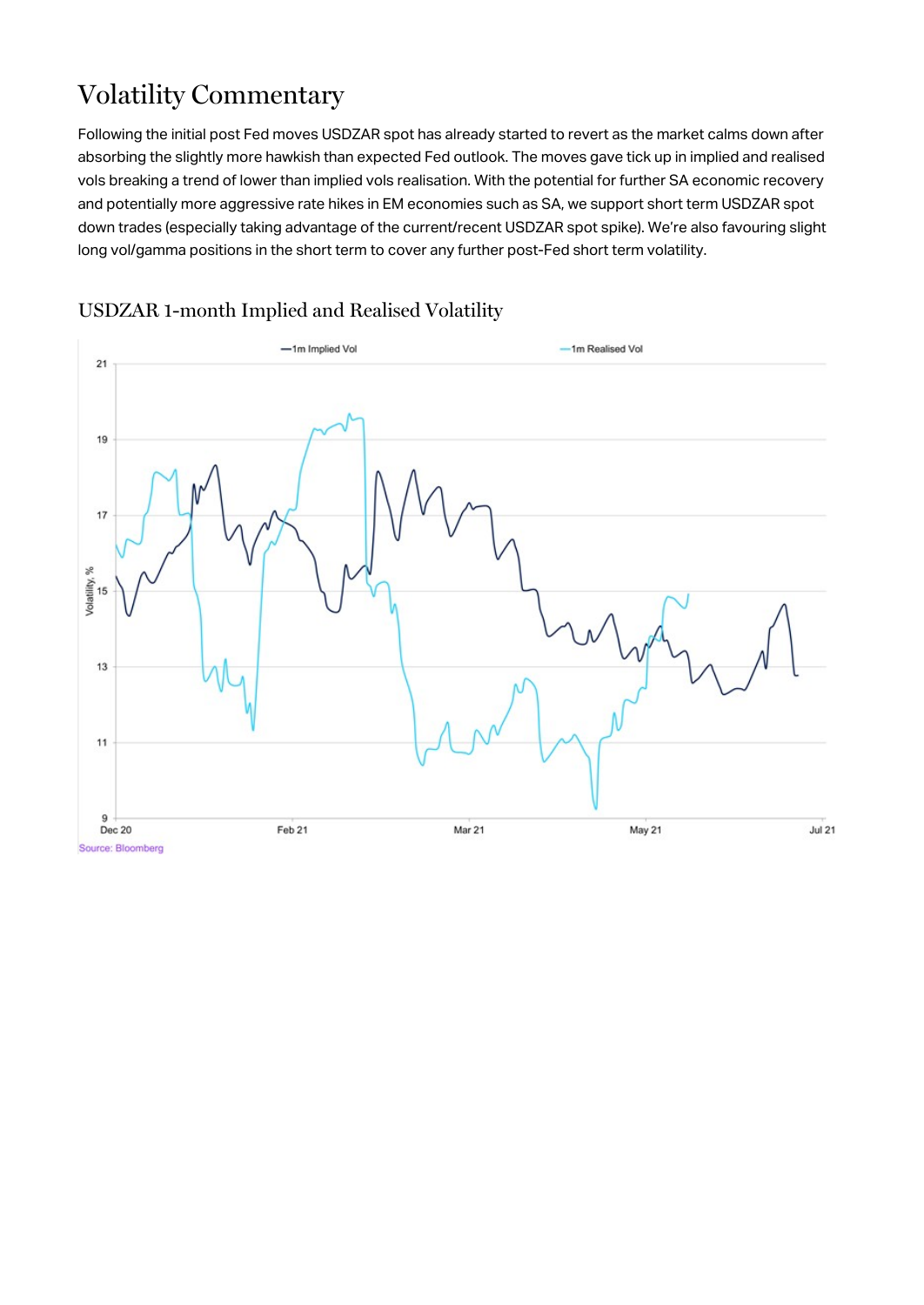# USDZAR Trade Idea

- Buy 1m USDZAR EKI Put, strike 14.000 & 13.75 barrier in 10m USD notional for circa 86k USD premium  $\bullet$ (for reference vanilla equivalent circa is circa 103k USD premium)
- Sell 1m USDZAR Put, strike 13.600 for circa 23k USD
- Total upfront premium cost circa 63k USD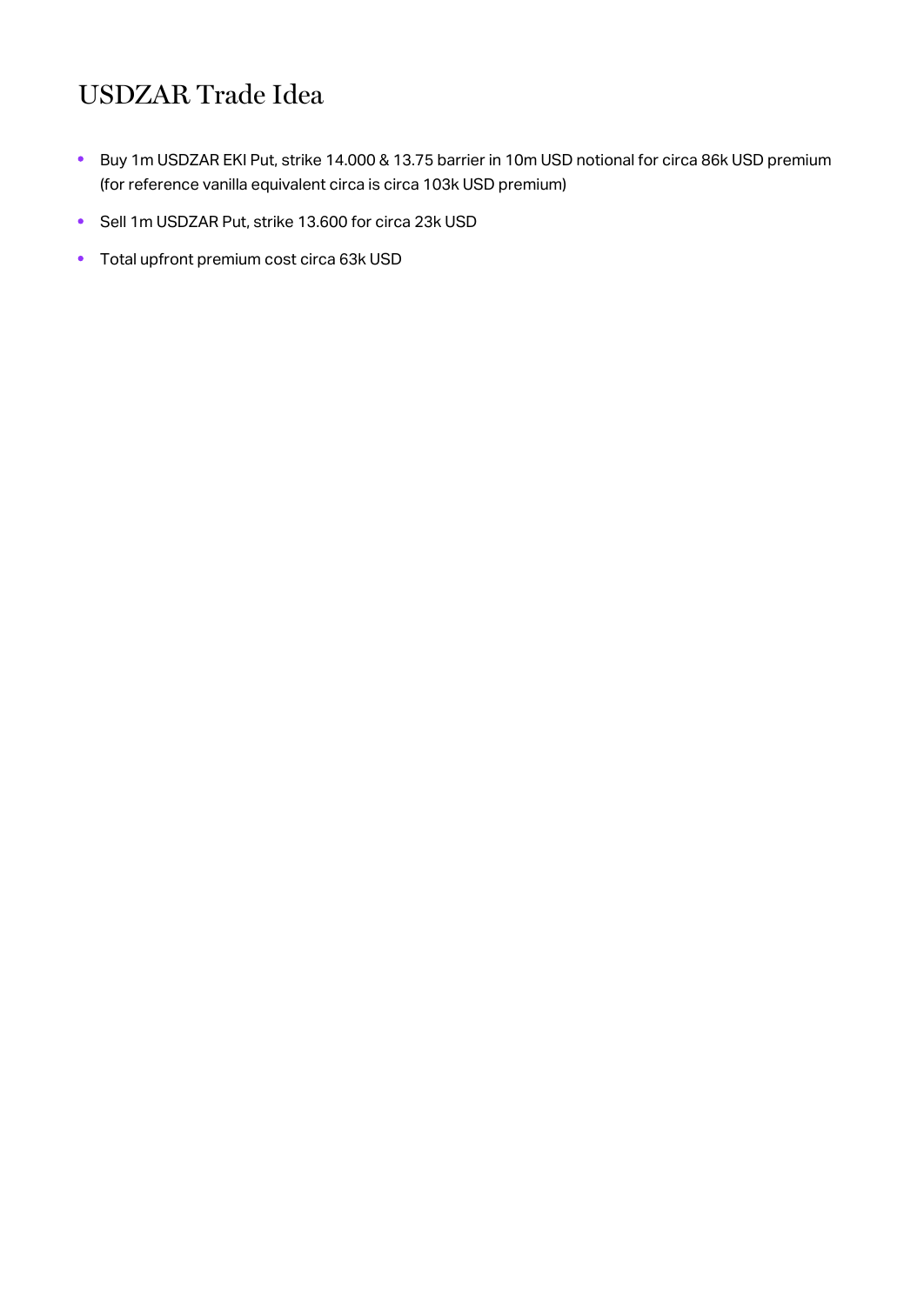# Positioning Charts

## USDBRL NDO Positioning Data 09/06/2021 - 16/06/2021

In the week when the USDBRL spot broke below 5, unsurprisingly the options market looked to get more downside cover. We saw more options traded below 5, we have seen cover down to 4.65 with large nationals values. The majority of near dated options are around 5 but in July, many of the options are below 5 and have large nationals outlining the conviction in the market. The majority of options are puts, but we expect some cover to the upside to be added in the coming weeks but the trend is in favour of the downside.



USDBRL NDO Positioning Data 16/06/2021 - 23/06/2021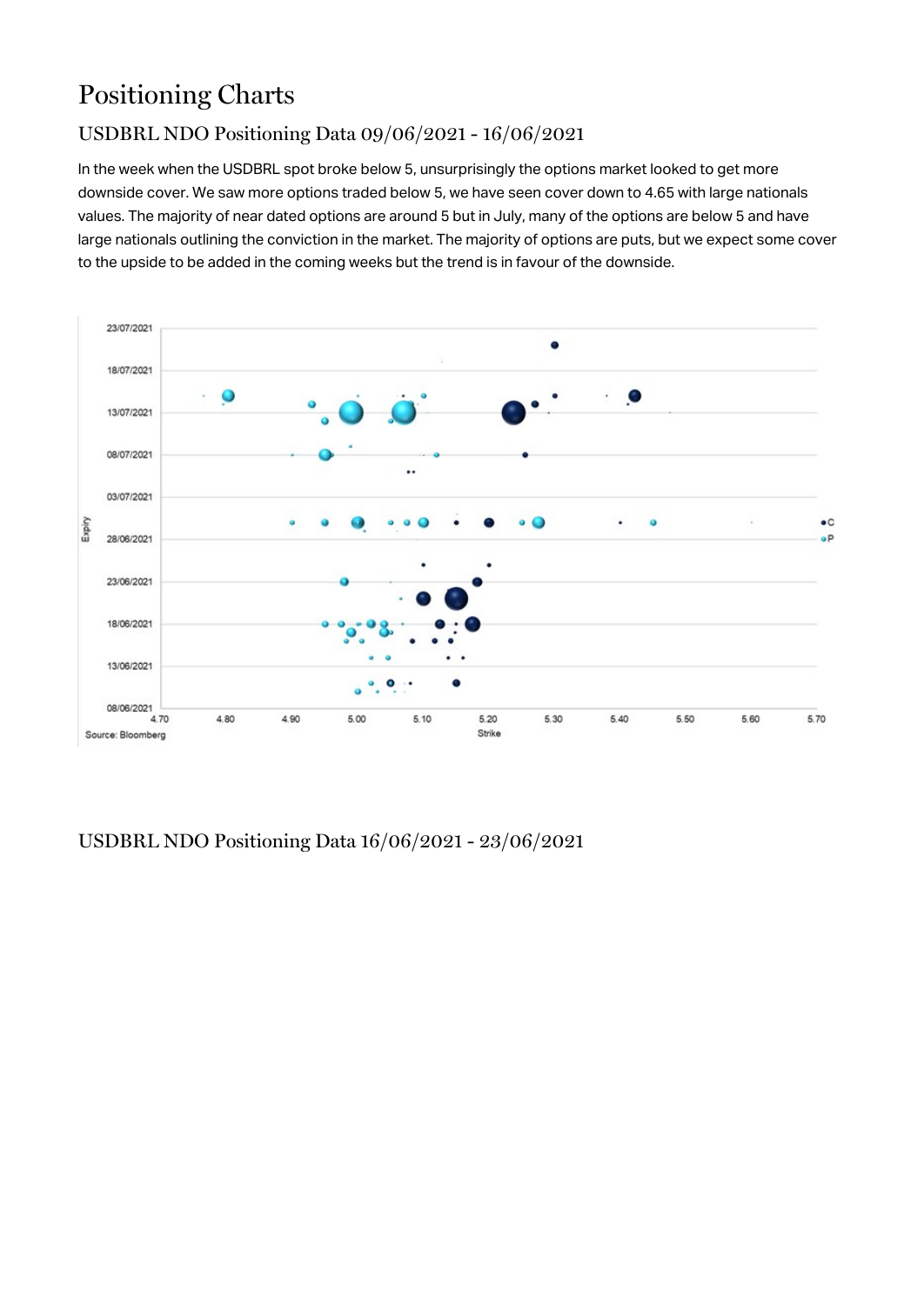

### USDCNY Vanilla Positioning Data 09/06/2021 - 16/06/2021

Options traded in the week to June 16th are thin but the range was higher this week as the USD strengthened. The majority of options executed were traded between 6.35-6.50. Calls had marginally higher notional values as the market covered on the upside after the Fed. Options for expiry in September show a downside bias and we expect the trend to remain intact in the longer run. There is little cover below 6.30 at all which indicates the market is unsure of a move through this level.

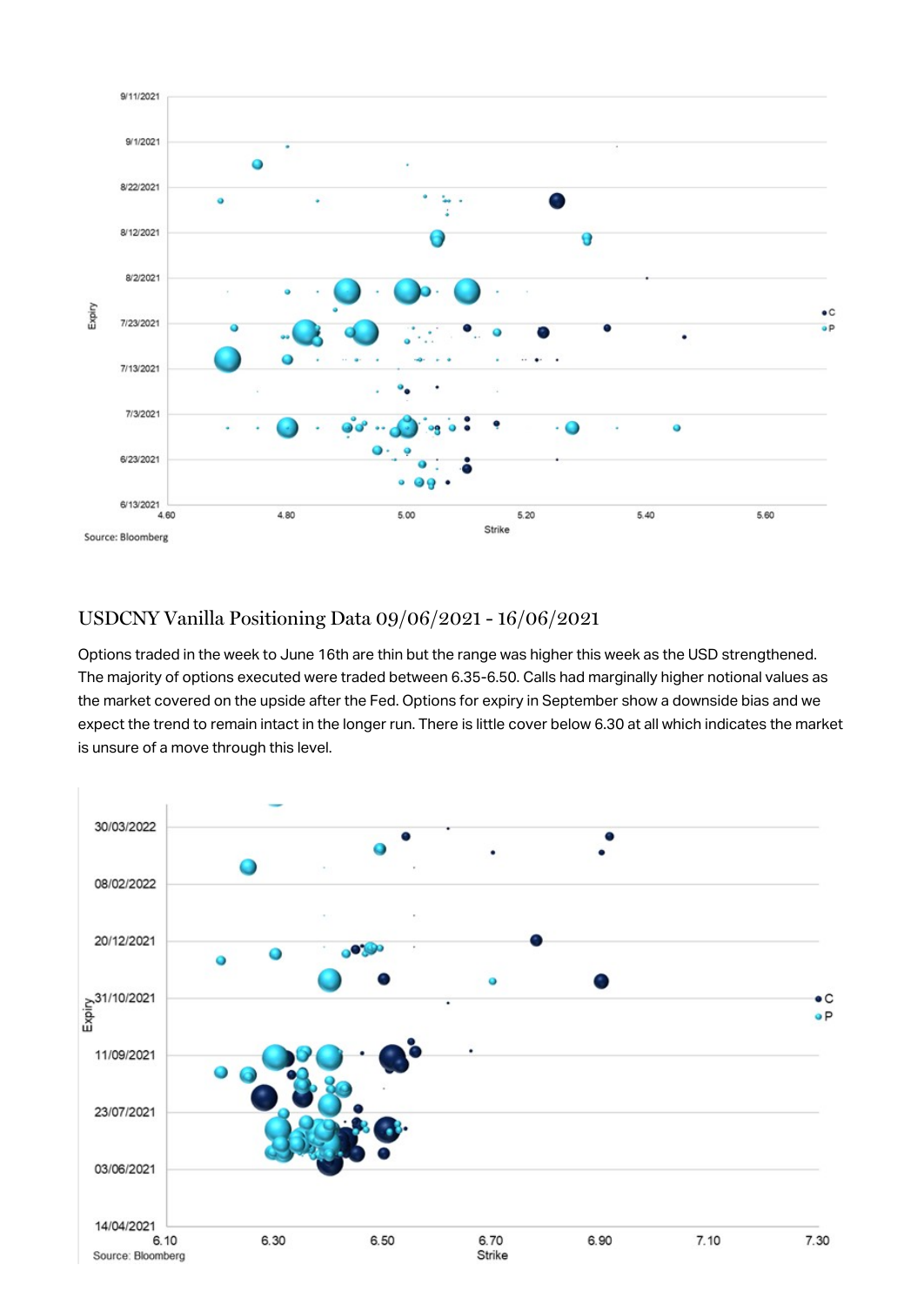

### USDCNY Vanilla Positioning Data 16/06/2021 - 23/06/2021

## USDZAR Vanilla Positioning Data 23/04/2021 - 23/05/2021

Chart 2 shows a different outlook to Chart 1, in that the range of options that expire soon have shifted lower. There were also fewer call options traded in the month to June 23rd. The market has drifted lower expecting ZAR strength, which we agree with as EMs have to raise rates quickly to reduce inflationary pressures. The longerterm outlook to October also favours the downside but there is little cover below 13 at this time, we expect more cover below 13 in the coming weeks.

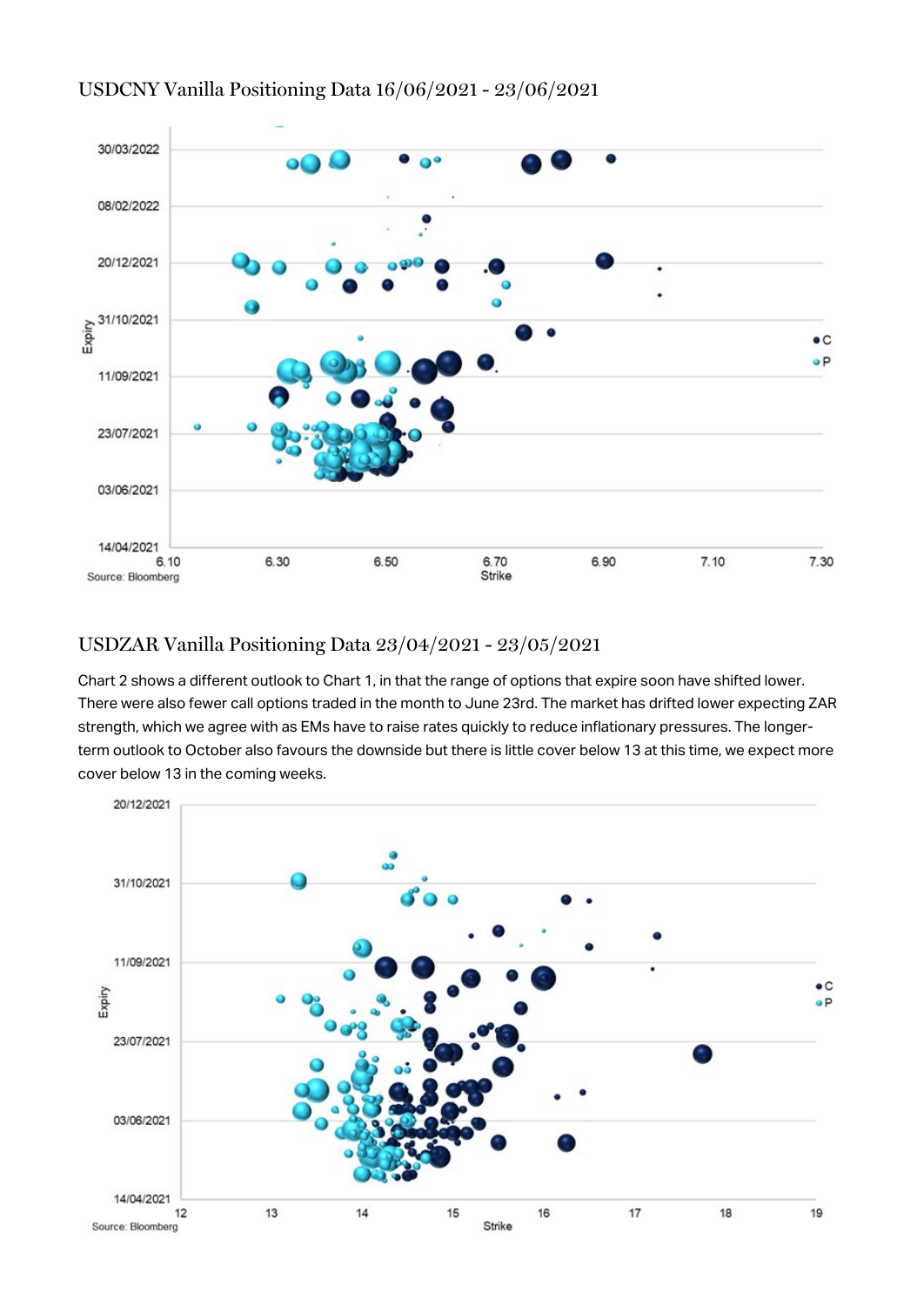

## USDZAR Vanilla Positioning Data 23/05/2021 - 23/06/2021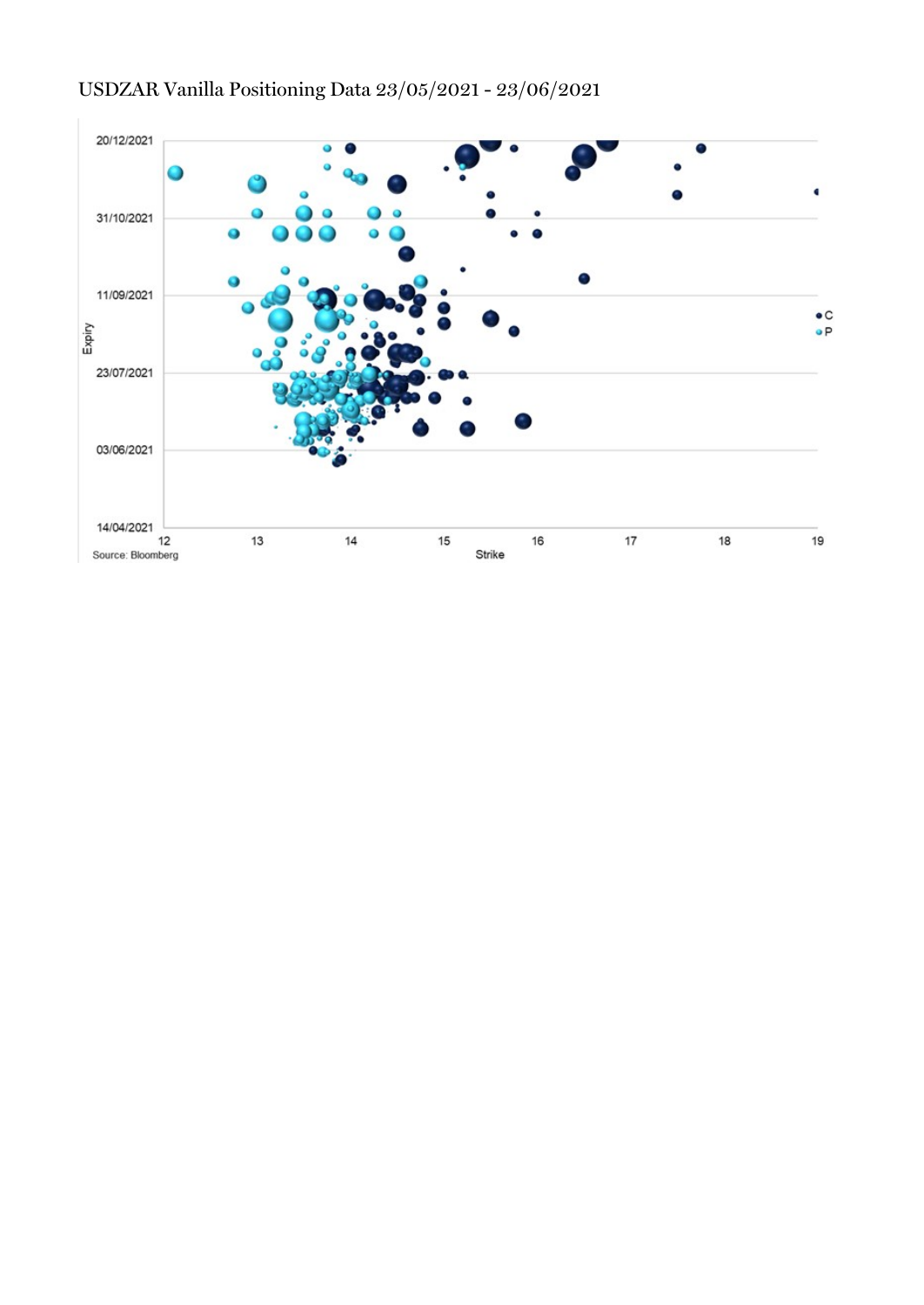# Charts and Tables

# FX Expiries

| Friday 25th                                                                | Monday 28th                                         | Tuesday 29th                   | Wednesday 30 <sup>th</sup>                                   | Thursday 1st                                                |
|----------------------------------------------------------------------------|-----------------------------------------------------|--------------------------------|--------------------------------------------------------------|-------------------------------------------------------------|
|                                                                            |                                                     |                                |                                                              |                                                             |
|                                                                            |                                                     |                                |                                                              |                                                             |
|                                                                            | 500mio @ 108.5<br>550mio @ 110.5<br>550mio @ 111.75 | 800mio @ 109.4<br>760mio @ 112 | 500mio @ 109.45<br>500mio @ 110.2                            |                                                             |
| 630mio @ 1.18                                                              | 941.67mio @ 1.2                                     |                                | 522.21mio @ 120.64                                           |                                                             |
| 970mio @ 0.85                                                              | 710mio @ 0.85                                       |                                |                                                              |                                                             |
|                                                                            |                                                     | 300mio @ 4.98                  | 100mio @ 4.9<br>100mio @ 4.95<br>1.6bio @ 5<br>500mio @ 5.05 |                                                             |
| 201.34mio @ 0.745<br>406.66mio @ 0.75<br>143.6mio @ 0.766<br>100mio @ 0.77 | 146.08mio @ 0.753                                   |                                | 650mio @ 0.7505                                              | 306.67mio @ 0.75<br>144.66mio @ 0.7604<br>328.08mio @ 0.762 |
|                                                                            |                                                     | 150mio @ 14                    | 550mio @ 14                                                  |                                                             |
|                                                                            |                                                     |                                | 400mio @ 73                                                  |                                                             |
|                                                                            |                                                     | -----------                    |                                                              |                                                             |

Source: Bloomberg DTCC Data 2% from spot levels as of 24/06/2021

## Volatility Grid

| <b>Time</b> |               | <b>EURUSD</b> |            |               | <b>GBPUSD</b> |            |               | <b>USDJPY</b> |            |               | <b>EURGBP</b> |            |
|-------------|---------------|---------------|------------|---------------|---------------|------------|---------------|---------------|------------|---------------|---------------|------------|
| Period      | <b>25d RR</b> | <b>25d BF</b> | <b>ATM</b> | <b>25d RR</b> | <b>25d BF</b> | <b>ATM</b> | <b>25d RR</b> | <b>25d BF</b> | <b>ATM</b> | <b>25d RR</b> | <b>25d BF</b> | <b>ATM</b> |
| 1W          | $-0.03$       | 0.10          | 5.39       | $-0.21$       | 0.09          | 6.20       | 0.04          | 0.13          | 5.36       | 0.13          | 0.07          | 4.79       |
| 1M          | $-0.10$       | 0.09          | 5.02       | $-0.37$       | 0.10          | 5.80       | $-0.10$       | 0.14          | 4.98       | 0.27          | 0.10          | 4.64       |
| 2M          | $-0.10$       | 0.12          | 5.20       | $-0.52$       | 0.15          | 6.10       | $-0.22$       | 0.18          | 5.31       | 0.33          | 0.12          | 4.86       |
| 3M          | $-0.11$       | 0.15          | 5.35       | $-0.60$       | 0.17          | 6.26       | $-0.30$       | 0.20          | 5.48       | 0.38          | 0.14          | 5.00       |
| 6M          | $-0.10$       | 0.20          | 5.53       | $-0.71$       | 0.24          | 6.64       | $-0.50$       | 0.24          | 5.82       | 0.49          | 0.18          | 5.35       |
| 1Y          | $-0.39$       | 0.28          | 6.01       | $-0.86$       | 0.31          | 7.01       | $-0.73$       | 0.29          | 6.24       | 0.44          | 0.26          | 5.95       |

| <b>Time</b> |               | <b>USDINR</b> |            |               | <b>USDTRY</b> |            |               | <b>USDJPY</b> |            |               | <b>AUDUSD</b> |            |
|-------------|---------------|---------------|------------|---------------|---------------|------------|---------------|---------------|------------|---------------|---------------|------------|
| Period      | <b>25d RR</b> | <b>25d BF</b> | <b>ATM</b> | <b>25d RR</b> | <b>25d BF</b> | <b>ATM</b> | <b>25d RR</b> | <b>25d BF</b> | <b>ATM</b> | <b>25d RR</b> | <b>25d BF</b> | <b>ATM</b> |
| 1W          | 0.55          | 0.13          | 4.38       | 4.16          | 0.74          | 14.91      | 2.39          | 0.28          | 15.74      | $-0.56$       | 0.14          | 8.28       |
| 1M          | 0.74          | 0.18          | 4.99       | 5.55          | 0.98          | 16.22      | 2.59          | 0.33          | 14.68      | $-0.72$       | 0.17          | 8.05       |
| 2M          | 0.88          | 0.21          | 5.45       | 6.23          | 1.17          | 17.30      | 2.77          | 0.37          | 15.05      | $-0.89$       | 0.22          | 8.36       |
| 3M          | 0.99          | 0.24          | 5.66       | 6.82          | 1.32          | 17.92      | 2.79          | 0.40          | 15.04      | $-0.98$       | 0.25          | 8.46       |
| 6M          | 1.19          | 0.29          | 6.06       | 7.82          | 1.65          | 19.29      | 2.81          | 0.45          | 15.27      | $-1.18$       | 0.30          | 8.71       |
| <b>1Y</b>   | 1.38          | 0.36          | 6.42       | 8.80          | 2.02          | 20.77      | 2.88          | 0.56          | 15.62      | $-1.38$       | 0.35          | 8.91       |

Source: Sucden Financial

# Historical Spot FX Volatility (30D Rolling)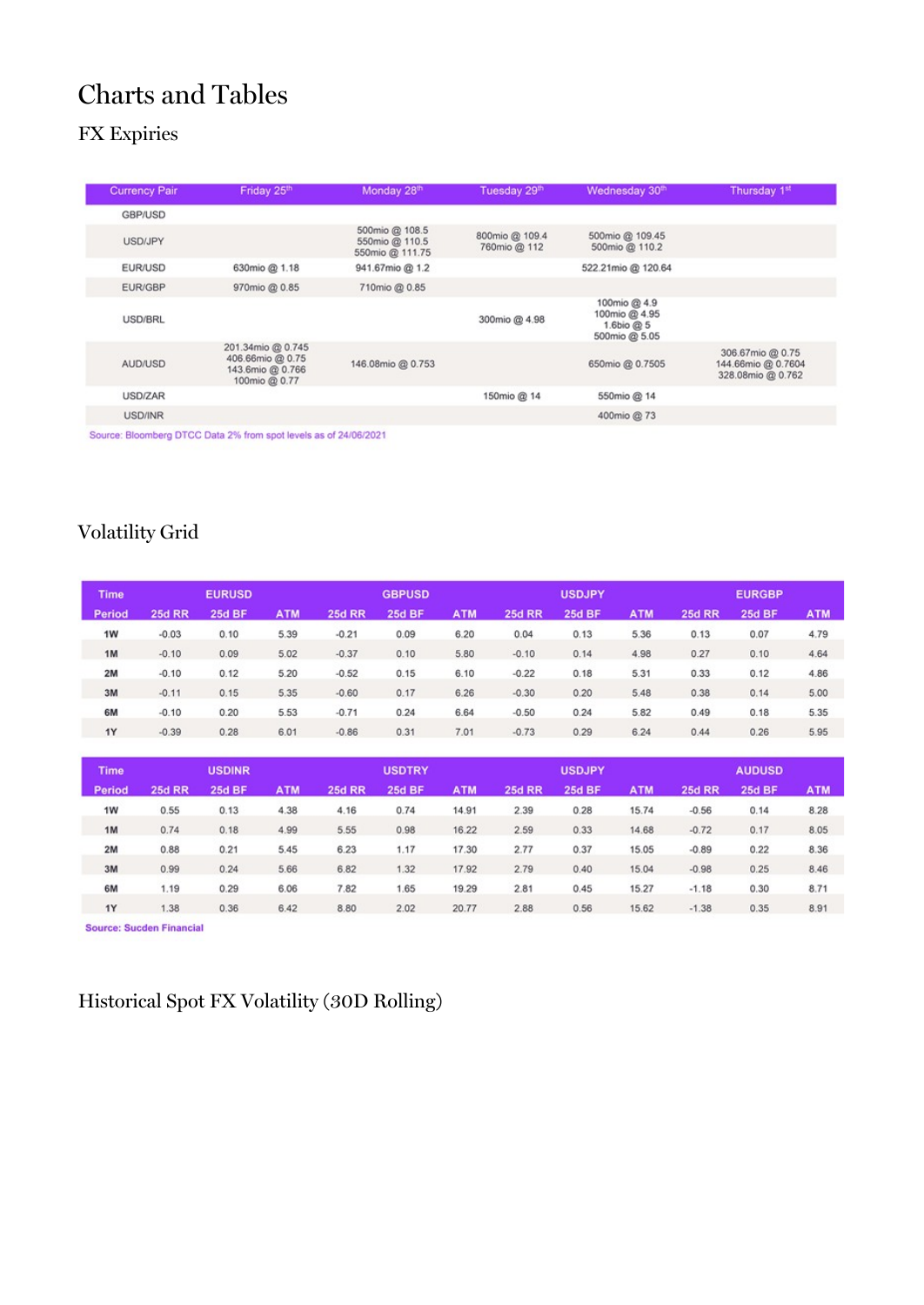

# FX Matrix (today)

|            | <b>USD</b> | <b>GBP</b>     | <b>EUR</b> | <b>JPY</b> | CHF      | CAD                      | <b>AUD</b> | <b>NZD</b> |
|------------|------------|----------------|------------|------------|----------|--------------------------|------------|------------|
| <b>USD</b> |            | 1.3902         | 1.1945     | 0.0090     | 1.0906   | 0.8126                   | 0.7594     | 0.7072     |
| <b>GBP</b> | 0.7193     | $\blacksquare$ | 0.8593     | 0.6496     | 0.7845   | 0.5845                   | 0.5463     | 0.5087     |
| <b>EUR</b> | 0.8372     | 1.1638         |            | 0.7562     | 0.9130   | 0.6803                   | 0.6357     | 0.5921     |
| <b>JPY</b> | 110,7300   | 153,9340       | 132.2700   | $\bullet$  | 120.7590 | 89,9730                  | 84.0870    | 78,3080    |
| CHF        | 0.9169     | 1.2747         | 1.0953     | 0.8279     |          | 0.7451                   | 0.6963     | 0.6485     |
| CAD        | 1.2307     | 1.7109         | 1.4701     | 0.0111     | 1.3422   | $\overline{\phantom{a}}$ | 0.9346     | 0.8704     |
| <b>AUD</b> | 1.3168     | 1.8306         | 1.5730     | 1.1892     | 1,4360   | 1.0700                   |            | 0.9312     |
| <b>NZD</b> | 1,4139     | 1.9657         | 1.6891     | 0.0128     | 1.5420   | 1,1490                   | 1.0738     | ٠          |

Source: Bloomberg

## Weekly Change

|            | <b>USD</b> | <b>GBP</b>               | <b>EUR</b>               | <b>JPY</b>               | CHF     | CAD     | <b>AUD</b> | <b>NZD</b> |  |
|------------|------------|--------------------------|--------------------------|--------------------------|---------|---------|------------|------------|--|
|            |            |                          |                          |                          |         |         |            |            |  |
| <b>USD</b> |            | 0.66                     | 0.68                     | $-0.44$                  | 0.66    | 1.28    | 1.54       | 1.96       |  |
| <b>GBP</b> | $-0.69$    | $\overline{\phantom{a}}$ | 0.02                     | $-1.16$                  | $-0.06$ | 0.59    | 0.85       | 1.35       |  |
| <b>EUR</b> | $-0.68$    | 0.05                     | $\overline{\phantom{a}}$ | $-1.13$                  | $-0.03$ | 0.62    | 0.84       | 1.35       |  |
| <b>JPY</b> | 0.47       | 1.16                     | 1.16                     | $\overline{\phantom{a}}$ | 1.08    | 1.76    | 2.00       | 2.46       |  |
| CHF        | $-0.51$    | 0.09                     | 0.06                     | $-0.99$                  |         | 0.84    | 1.03       | 1.34       |  |
| CAD        | $-1.26$    | $-0.58$                  | $-0.59$                  | $-1.73$                  | $-0.67$ |         | 0.26       | 0.73       |  |
| <b>AUD</b> | $-1.52$    | $-0.84$                  | $-0.85$                  | $-1.96$                  | $-0.86$ | $-0.24$ |            | 0.45       |  |
| <b>NZD</b> | $-2.00$    | $-1.27$                  | $-1.30$                  | $-2.44$                  | $-1.30$ | $-0.69$ | $-0.44$    | $\,$       |  |

Source: Bloomberg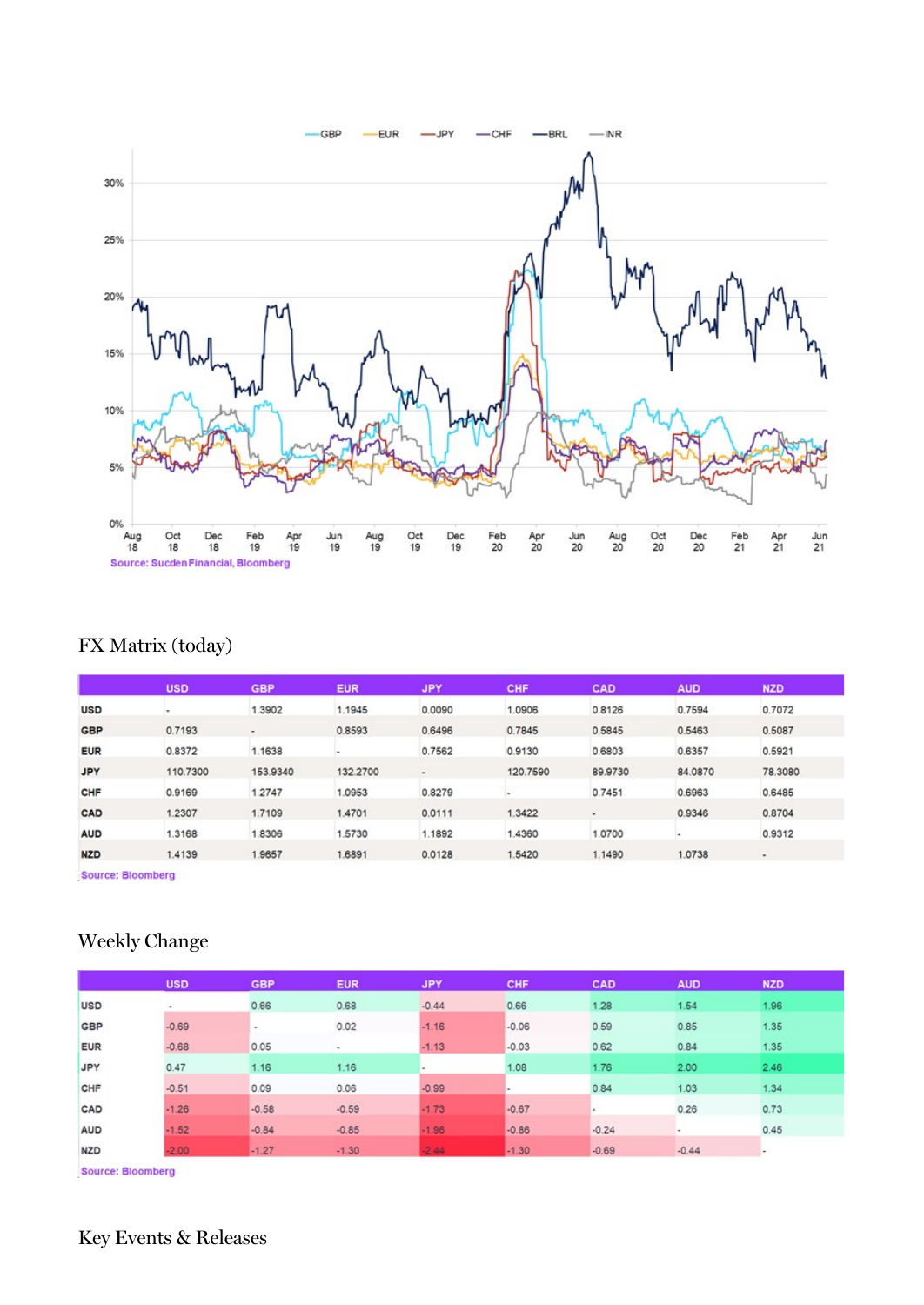| <b>Region</b> | <b>Date</b> | <b>Time</b> | <b>Indicator</b>                     | <b>Period</b> | <b>Survey</b>    | Prior    |
|---------------|-------------|-------------|--------------------------------------|---------------|------------------|----------|
| <b>JPY</b>    | 24/6        | 23:30       | Tokyo CPI YoY                        | Jun           | $-0.6%$          | $-0.4%$  |
| US            | 25/6        | 12:30       | Personal Income MoM                  | May           | $-2.5%$          | $-13.1%$ |
| US            | 25/6        | 12:30       | Personal Spending                    | May           | 0.3%             | 0.5%     |
| US            | 25/6        | 12:30       | Core PCE - Price Index YoY           | May           | 3.4%             | 3.1%     |
| US            | 25/6        | 14:00       | Michigan Consumer Sentiment<br>Index | Jun           | 86.5             | 86.4     |
| US            | 28/6        | 14:30       | Dallas Fed Mfg Business Index        | Jun           |                  | 34.9     |
| JPY           | 28/6        | 23:30       | Unemployment Rate                    | May           | 2.7%             | 2.8%     |
| JPY           | 28/6        | 23:50       | Retail Trade YoY                     | Apr           | 15.3%            | 11.9%    |
| EU            | 29/6        | 09:00       | Consumer Confidence                  | Jun           | $-5.1$           | $-3.3$   |
| US            | 29/6        | 14:00       | Consumer Confidence                  | Jun           |                  |          |
| JPY           | 29/6        | 23:50       | Industrial Production YoY            | May           |                  | 15.8%    |
| CNY           | 30/6        | 01:00       | NBS Mfg PMI                          | Jun           |                  | 51.0     |
| JPY           | 30/6        | 05:00       | Consumer Confidence Index            | Jun           |                  | 34.1     |
| <b>UK</b>     | 30/6        | 06:00       | GDP YoY                              | Q1            |                  | $-6.1%$  |
| ZAR           | 30/6        | 12:00       | <b>Trade Balance</b>                 | May           | 31 <sub>bn</sub> | 51.25bn  |

Source: FXStreet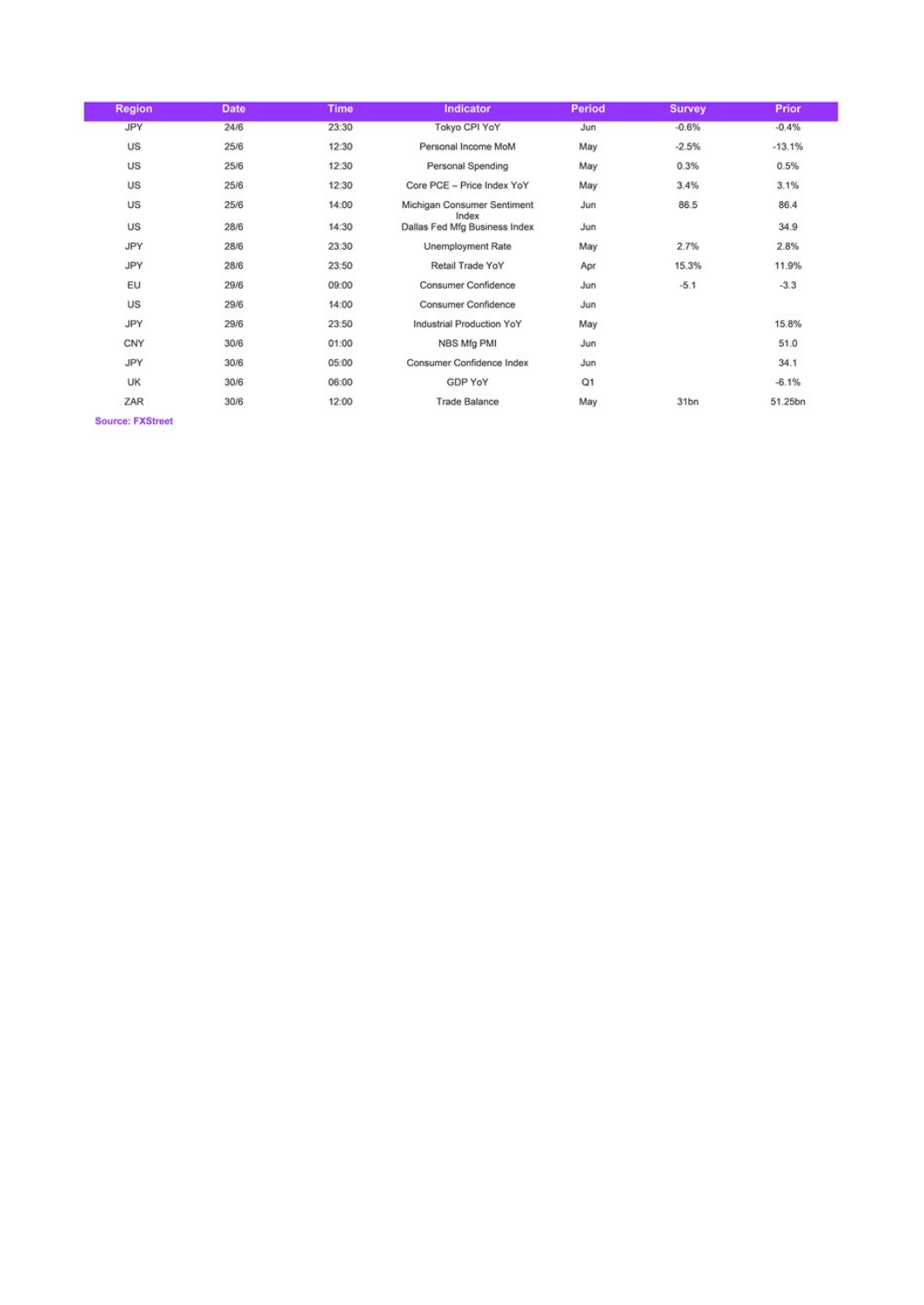# Technical Charts



## JP Morgan Global FX Volatility Index

The index has been falling in the recent sessions, prompting a breach of support at 50 and 100 MA. The market has been supported below the 100 DMA and struggled above this level. The stochastics are oversold and MACD diff is negative and diverging suggests that we could see the index break back through the 6.60, with a downside target of 6.40 in the near term. On the upside, if resistance around the moving averages does not hold firm, this could trigger gains back through trend resistance and target 6.80. The most recent weakness and indicators suggest we could see the index decline in the near term.

## Dollar Index



The index has been range-bound in recent sessions, trading in the 91.5-92.0 range. Indeed, the market has struggled to break above the 91.90 and so candle bodies shortened, pointing to a lack of appetite out of the current resistance/support. The stochastics converged on the downside, and the MACD is negative, suggesting that we could see the index break back below the 50 moving average at 91.59, with a downside target of 91.50 in the near term. On the upside, if support around 91.7 holds firm, this could trigger gains back through the resistance of 92.00 and target 92.13. The indicators suggest we could see the pair edge lower in the near term.